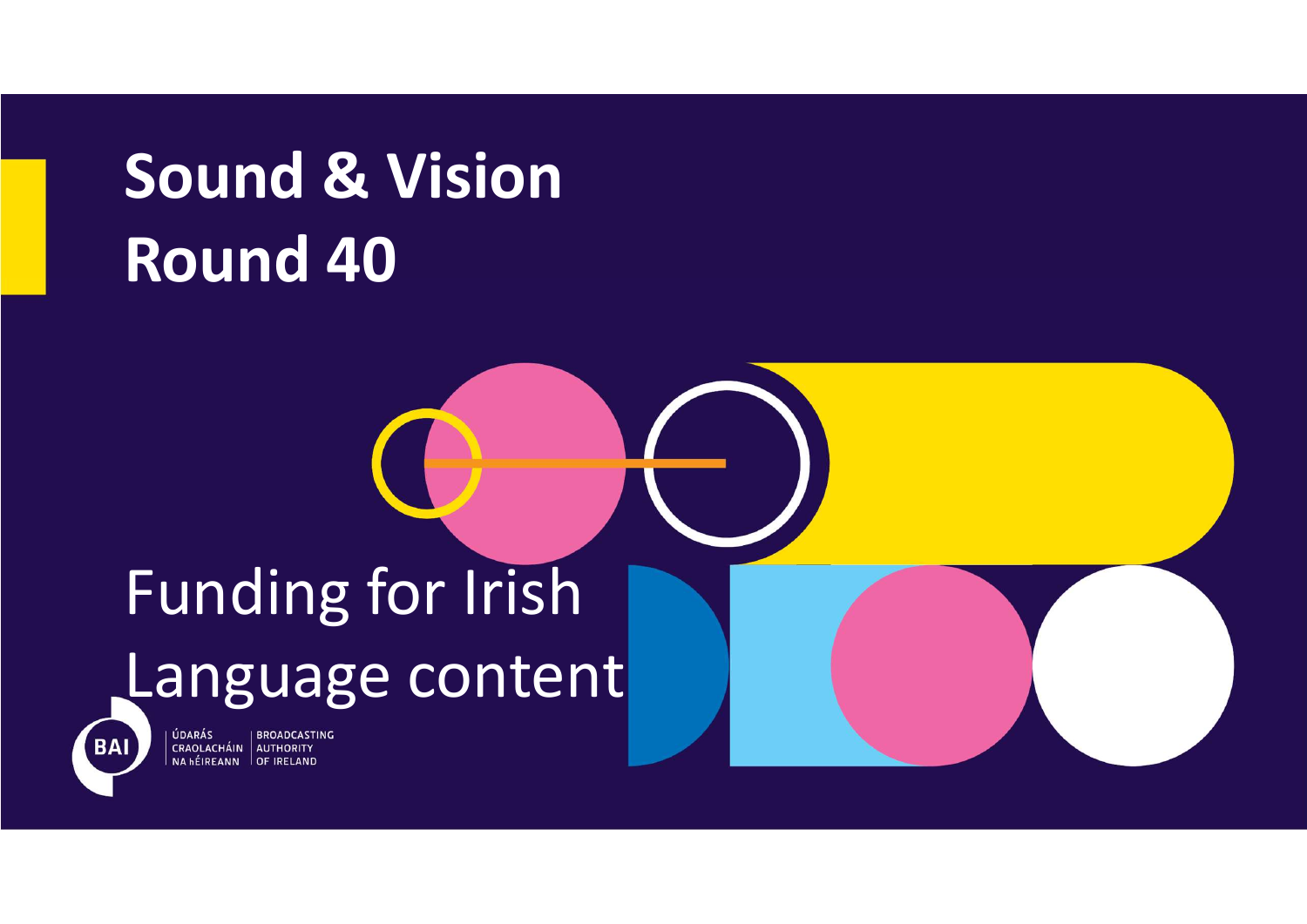### Round 40 summary:

- $\checkmark$  Round 40 was an open round (open to Radio & Television and commercial/Public Service Broadcasters and Community Stations) with a fund of €5.9m to award. nd 40 summary:<br>
ound 40 was an open round (open to Radio & Television and commercial/Public Service<br>
roadcasters and Community Stations) with a fund of €5.9m to award.<br>
The BAI received 118 applications to the Round in to Mumd 40 summary:<br>
2000 40 was an open round (open to Radio & Television and commercial/Public Service<br>
Froadcasters and Community Stations) with a fund of €5.9m to award.<br>
The BAI received 118 applications to the Round i
- $\checkmark$  The BAI received 118 applications to the Round in total (both Radio & Television)
- $\checkmark$  66 radio; 52 television
- $\checkmark$  Value of applications received:
- $66$  projects received funding.
	-



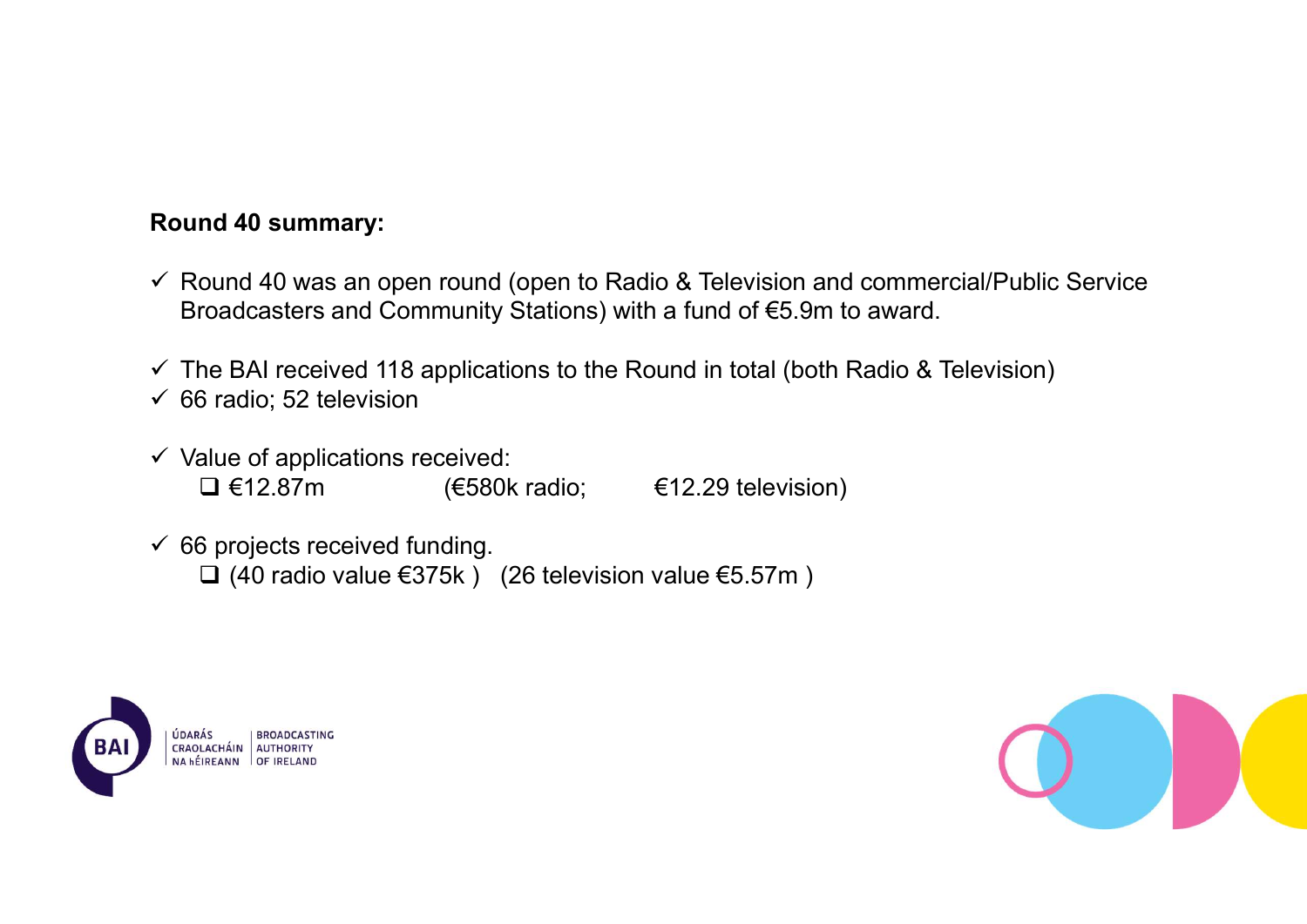Funding for Irish language/Bilingual content in the Sound & Vision Scheme generally:<br>20-25% of the available funding for each round of Sound & Vision is committed to Irish language/Bilingual<br>rojects.<br>Under the conditions o projects.

Funding for Irish language/Bilingual content in the Sound & Vision Scheme generally:<br>• 20-25% of the available funding for each round of Sound & Vision is committed to Irish language/Bilingual<br>• Under the conditions of the Funding for Irish language/Bilingual content in the Sound & Vision Scheme generally:<br>• 20-25% of the available funding for each round of Sound & Vision is committed to Irish language/Bilingual<br>• Under the conditions of the programme will be in Irish for it to qualify as a Bilingual project. Funding for Irish language/Bilingual content in the Sound & Vision Scheme g<br>• 20-25% of the available funding for each round of Sound & Vision is co<br>projects.<br>• Under the conditions of the Sound & Vision scheme applicants

- 9 Fects.<br>
19 holder the conditions of the Sound & Vision scheme applicants must demonstrate that at least 30% of the<br>
9 organme will be in Irish for it to qualify as a Bilingual project.<br>
19 the BAI received applications The BAI received applications to value of €3.98m in respect of Irish language/Bilingual/multilingual projects in this round. This was approximately 30% of the total amount requested in the round.
- $\checkmark$  There were 27 Irish language/Bilingual/Multilingual applications.

8 radio applications; 5 were successful, receiving a total amount of €128k



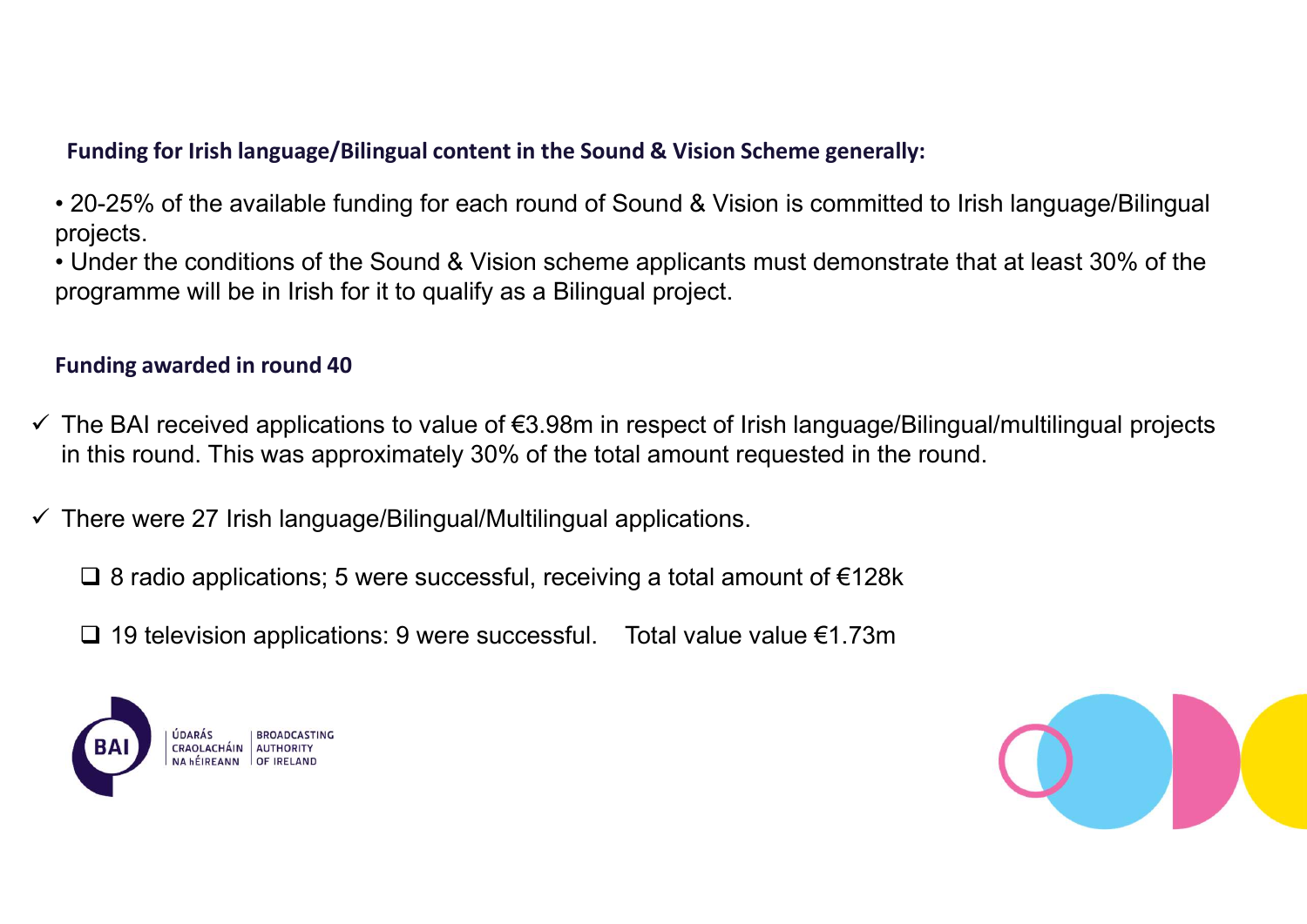- Funding for Irish language content in round 40<br>Funding for Irish language content in round 40<br>F1.8m was awarded to 14 Irish language/Bilingual/Multilingual projects in round 40. This Funding for Irish language content in round 40<br>
← €1.8m was awarded to 14 Irish language/Bilingual/Multilingual projects in round 40. This equates to<br>
approximately 31% of the total funding amount awarded for the round.<br> approximately 31% of the total funding amount awarded for the round.
- Funding for Irish language content in round 40<br>  $\epsilon$ 1.8m was awarded to 14 Irish language/Bilingual/Multilingual projects in round 40. This equates to<br>  $\epsilon$  The funding awarded to Irish language/bilingual/multingual prog the amount requested in respect of Irish language/bilingual/multilingual programming (€3.98m)
- $\checkmark$  Approximately 36% of all television applications were for Irish language/Bilingual projects.
- $\checkmark$  Approximately 15% of all radio applications were for Irish language/Bilingual projects.



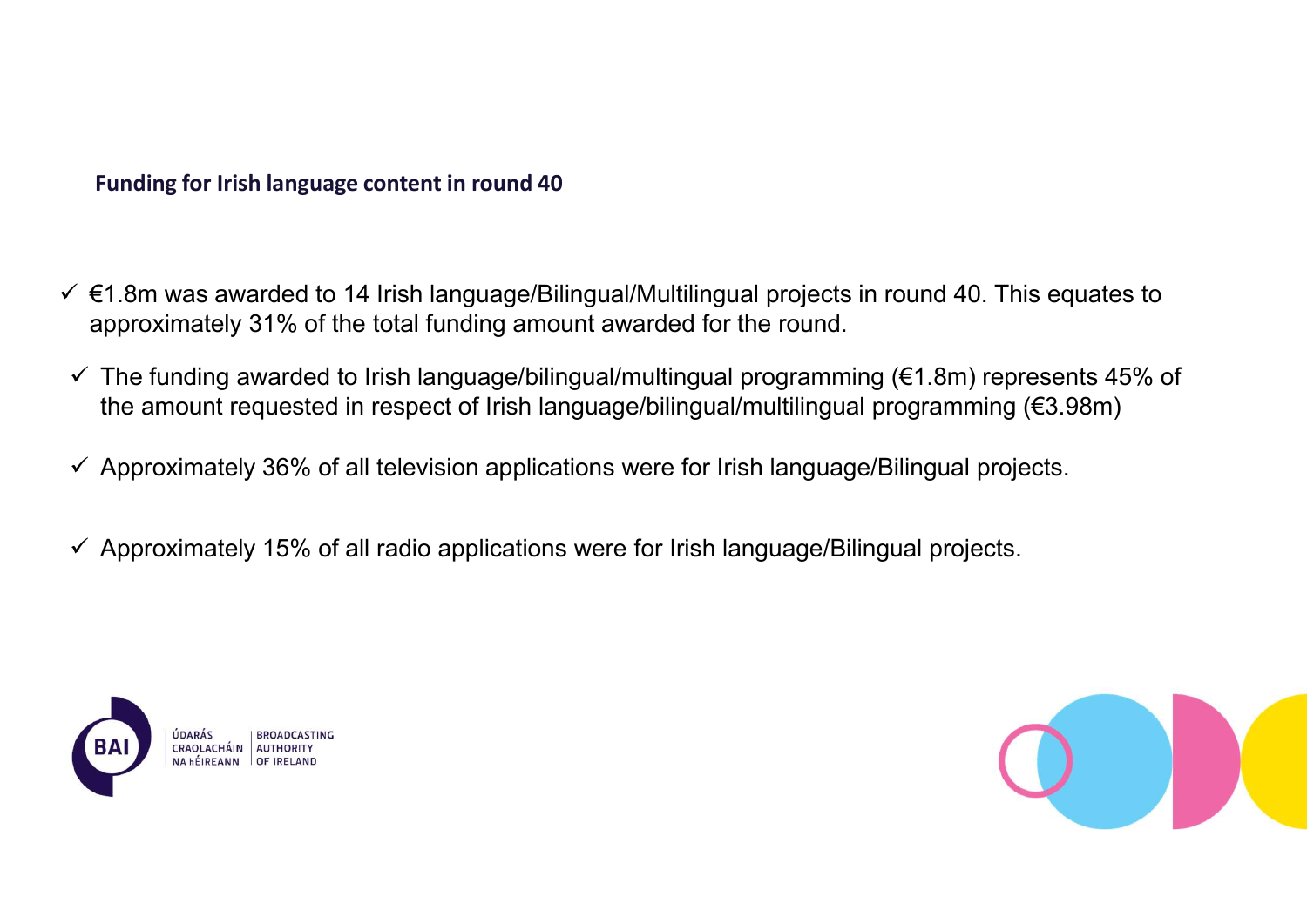$\checkmark$  26 television projects funded in total. 9/26 Irish language/Bilingual (c.34% of all television projects)<br>  $\checkmark$  40 radio projects funded in total. 5/40 Irish language/Bilingual (c. 12.5% of all radio projects)<br>
□ D V 26 television projects funded in total. 9/26 Irish language/Bilingual (c.34% of all television projects)<br>V 40 radio projects funded in total. 5/40 Irish language/Bilingual (c. 12.5% of all radio projects)<br>□ Docu

□ Documentary (44%) was the most popular format recommended for funding, followed by  $\Box$  drama (27%)

 $\Box$  entertainment (22%).

 $\Box$  Contemporary society (47%) was the most popular genre.